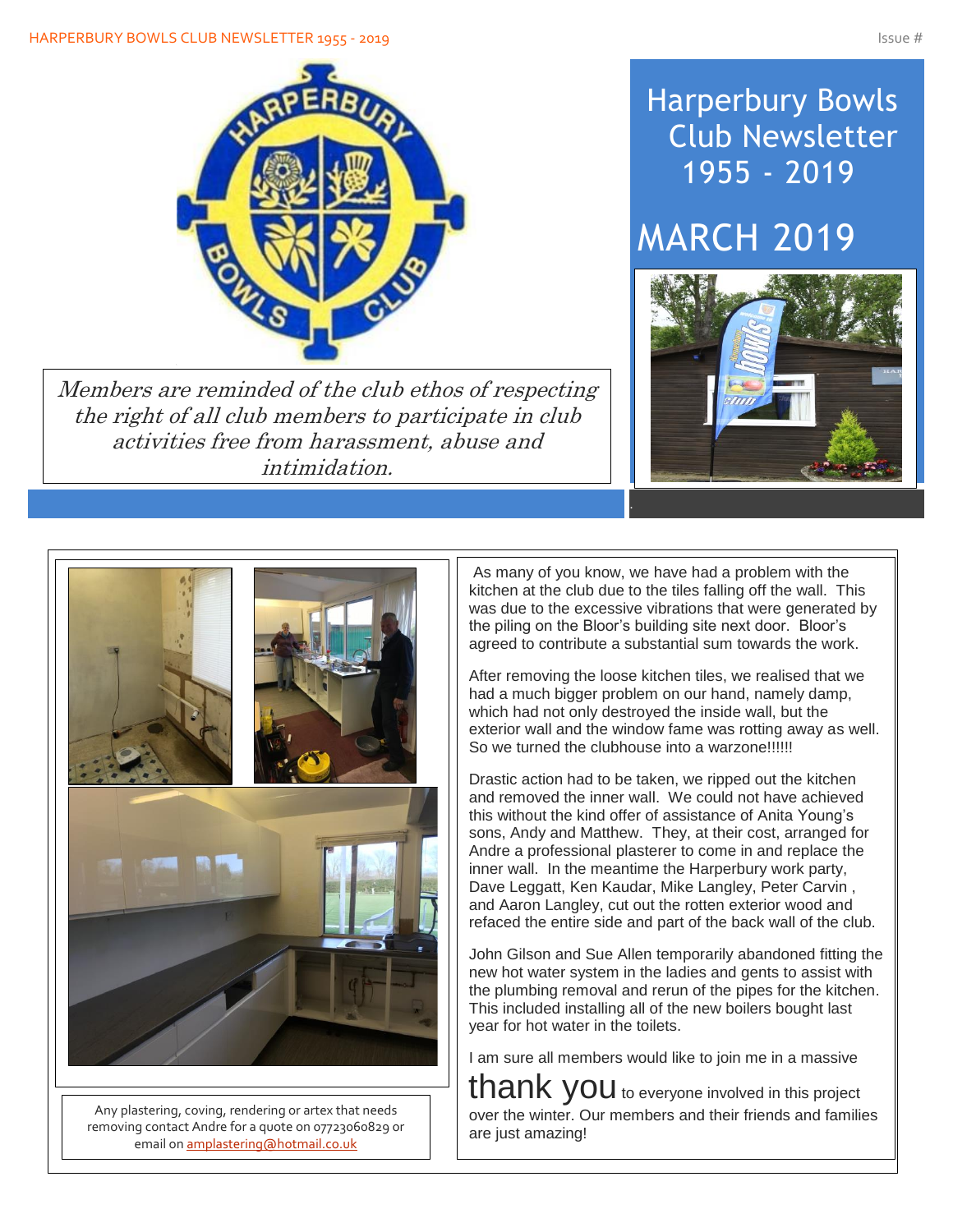#### Potters Pre-season Break. Friday 29<sup>th</sup> March – Monday 1<sup>st</sup> April

It is getting close to our pre season break at Potters Hopton On Sea. Fifty one of us are going this year from FRI 29<sup>th</sup> MARCH to MONDAY 1<sup>st</sup> APRIL. Rooms will be ready from 2pm and need to be vacated by 10 am on the Monday.

You can book a 2 course arrival lunch or departure lunch for £8.95 pp or stop on the way like what we are!

It is a weekend to do as you please! Chill, chat and relax. There is plenty to do at Potters during the day if you want to join in dances, quizzes, competitions, swimming etc.

We will be organizing a chocolate drive on the Saturday morning  $10 - 1$  and a little inter club drawn triples comp on the Sunday 10 – 1pm so bring your bowls if you want to play. They also have bowls to hire if you fancy a go but don't have any.

We have the 6 rink international hall booked and will be popping round on the Friday evening during dinner to see who will be joining us so we can work out the sessions. As we are on the international rinks we are asking that **Greys** be worn this year please.

There is also snooker, darts, table tennis and pool if you fancy it so bring your darts etc. There is a little pitch and putt and weather dependent on Sunday afternoon we may well be found wandering around the pitch and putt if anyone fancies it. Bring your clubs  $\heartsuit$  well two of them anyway.

As usual for breakfast and dinner we will be moving tables. We have the 'hosts' of each table staying on the same table with everyone else moving seats at breakfast and dinner. If this is your first pre-season break with us please don't panic this has worked really well in previous years so trust me and go with the flow! The idea is that we ALL get to know each other a bit better.

On arrival you will be shown to your first table for dinner on the Friday. At dinner on Friday every table will have a plan so you can take a picture of it and you will then all know where you are going each meal time. Lunchtime we can sit anywhere - if you have room for lunch that is.

Breakfast starts at 8.30 and for Dinner we ask that we all go through for dinner at 6.30. After dinner we can move into the theatre if you want to play Bingo or grab a seat for the show. The seats are not reserved so we will probably be spread out a bit. There are other areas to sit as well.

We are looking forward to our first trip to Potters. Well the first one I have organized. ©

#### Captains Report.

Í



The lists are up for the opening weekend games. The Chocolate drive on Saturday 13th April and Captains V President on Sunday.14th April. The tea will be the usual 'bring a plate' and Sheila will be putting the list up at the club soon so you can put your names against something to bring for tea please.

On Saturday 27th April Mary and David B are holding a bowls for Fun day for all from 10 – 12 then 2 – 4pm if you have any friends or relatives that would like to try out bowls with us bring them along.

We then have a game against Lady Gate on Sunday 28th April away and the list is up. We need 5 rinks please.

Monday 29<sup>th</sup> April is the Nethercote trophy in its new format including North Mymms at Potters Bar. We need four rinks please. Let me know if you can play or put your name down at the club.